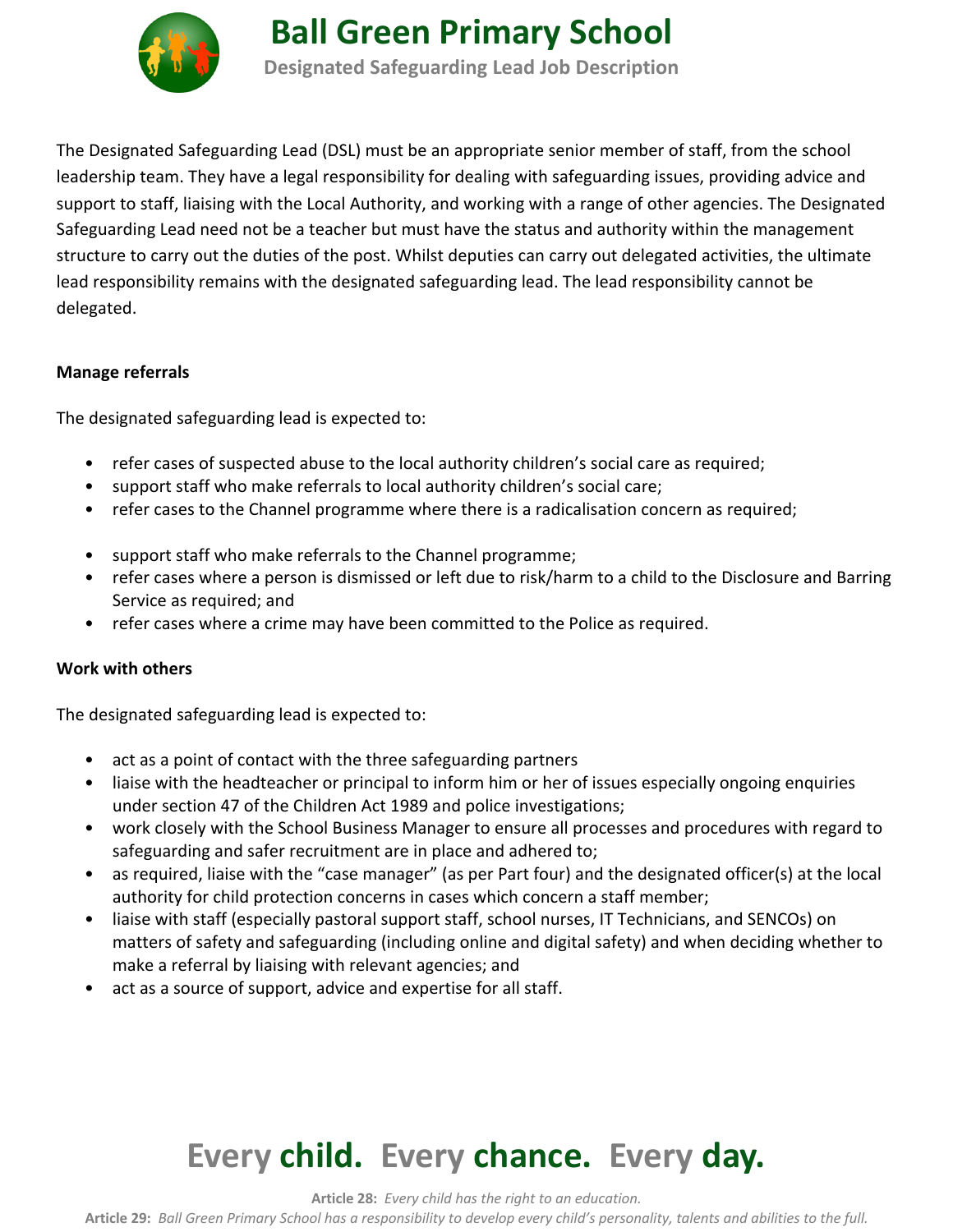

**Ball Green Primary School Designated Safeguarding Lead Job Description**

### **Training**

The Designated Safeguarding Lead (and any deputies) should undergo training to provide them with the knowledge and skills required to carry out the role. This training should be updated at least every two years.

The designated safeguarding lead should undertake Prevent awareness training. In addition to the formal training set out above, their knowledge and skills should be refreshed (this might be via e-bulletins, meeting other designated safeguarding leads, or simply taking time to read and digest safeguarding developments) at regular intervals, as required, and at least annually, to allow them to understand and keep up with any developments relevant to their role. Training should provide designated safeguarding leads with a good understanding of their own role, and the processes, procedures and responsibilities of other agencies, particularly children's social care, so they:

- understand the assessment process for providing early help and statutory intervention, including local criteria for action and local authority children's social care referral arrangements;
- have a working knowledge of how local authorities conduct a child protection case conference and a child protection review conference and be able to attend and contribute to these effectively when required to do so;
- ensure each member of staff has access to, and understands, the school child protection policy and procedures, especially new and part time staff;
- are alert to the specific needs of children in need, those with special educational needs and young carers;
- understand relevant data protection legislation and regulations, especially the Data Protection Act 2018 and the General Data Protection Regulations;
- understand the importance of information sharing, both within the school and with the three safeguarding partners, other agencies, organisations and practitioners;
- are able to keep detailed, accurate, secure written records of concerns and referrals;
- understand and support the school with regards to the requirements of the Prevent duty and are able to provide advice and support to staff on protecting children from the risk of radicalisation;
- are able to understand the unique risks associated with online safety and be confident that they have the relevant knowledge and up to date capability required to keep children safe whilst they are online at school;
- can recognise the additional risks that children with SEN and disabilities (SEND) face online, for example, from online bullying, grooming and radicalisation and are confident they have the capability to support SEND children to stay safe online;
- obtain access to resources and attend any relevant or refresher training courses; and
- encourage a culture of listening to children and taking account of their wishes and feelings, among all staff, in any measures the school may put in place to protect them.

# **Every child. Every chance. Every day.**

**Article 28:** *Every child has the right to an education.*

**Article 29:** *Ball Green Primary School has a responsibility to develop every child's personality, talents and abilities to the full.*